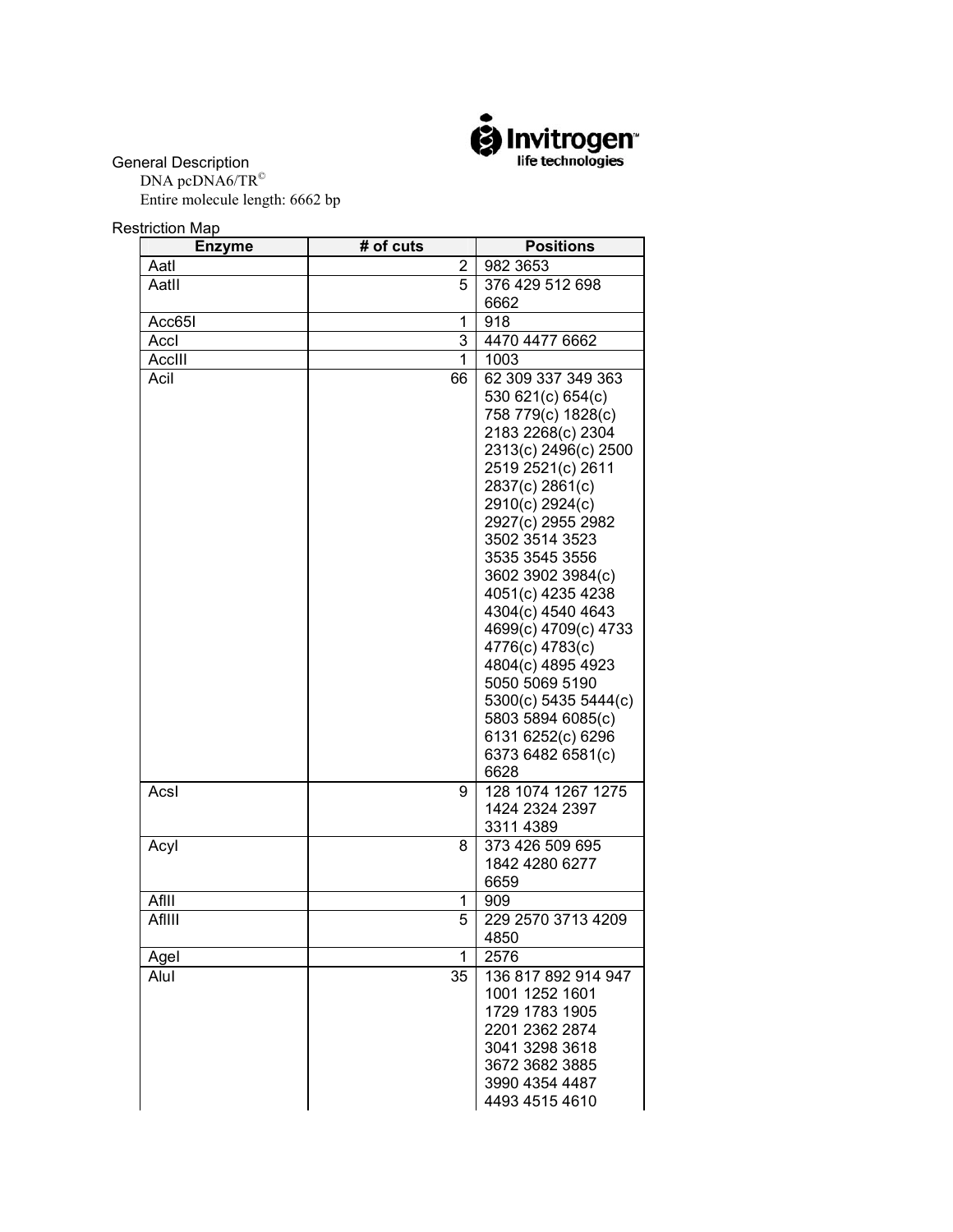| 5108 5154 5411<br>5929 6029 6092<br>Alw44I<br>3<br>33 5164 6407<br>Alwl<br>13 16(c) 922(c) 935<br>20<br>1005(c) 1014 2310(c)<br>2323 3708 4098<br>4287(c) 4316 5411(c)<br>5494(c) 5496 5592(c)<br>5593 6056(c) 6373<br>6377(c)<br>81 1604 5266<br><b>AlwNI</b><br>3<br>5962<br>1<br>Aosl<br>$\overline{2}$<br>1560 2519<br>Apal<br>3<br>33 5164 6407<br>ApaLI<br>9<br>128 1074 1267 1275<br>Apol<br>1424 2324 2397<br>3311 4389<br>258 863 3325 3725<br>$\overline{7}$<br>Asel<br>4621 4680 5912<br>258 863 3325 3725<br>Asnl<br>7<br>4621 4680 5912<br>3326 6339<br>2<br>Asp700<br>1<br>918<br>Asp718<br>AspEl<br>1<br>5740<br>37 819 5168 6326<br>AspHI<br>5<br>6411<br>2526<br>1<br>Asull<br>Aval<br>922 2319 2503 3675<br>4<br>1039 1149 2301<br>Avall<br>6<br>3942 5878 6100<br>5962<br>Avill<br>1<br>983 3654<br>Avrll<br>$\overline{2}$<br>927 2315<br><b>BamHI</b><br>$\overline{2}$<br>8<br>716 918 1869 2693<br>Banl<br>3087 4057 4594<br>5688<br>$\overline{7}$<br>819 1560 2519 2846<br>Banll<br>2882 3057 4047<br>2<br>3714 4212<br><b>BbrPI</b><br>$\overline{2}$<br>2817 3868<br><b>Bbsl</b><br>188(c) 1716(c) 1807<br><b>Bbvl</b><br>21<br>2371 2958 3894<br>3962(c) 3965(c)<br>3968(c) 3999 4138(c)<br>4363 4661(c) 4742(c)<br>4760(c) 5179(c) 5269<br>5272 5475 5778(c)<br>6169<br>6279<br><b>Bcgl</b><br>1<br><b>B</b> cll<br>4<br>2215 2259 2615<br>3705<br>251 830 897 934 984<br><b>Bfal</b><br>21 |  | 4674 4792 5018 |
|--------------------------------------------------------------------------------------------------------------------------------------------------------------------------------------------------------------------------------------------------------------------------------------------------------------------------------------------------------------------------------------------------------------------------------------------------------------------------------------------------------------------------------------------------------------------------------------------------------------------------------------------------------------------------------------------------------------------------------------------------------------------------------------------------------------------------------------------------------------------------------------------------------------------------------------------------------------------------------------------------------------------------------------------------------------------------------------------------------------------------------------------------------------------------------------------------------------------------------------------------------------------------------------------------------------------------------------------------------------------------------------------------------------------------|--|----------------|
|                                                                                                                                                                                                                                                                                                                                                                                                                                                                                                                                                                                                                                                                                                                                                                                                                                                                                                                                                                                                                                                                                                                                                                                                                                                                                                                                                                                                                          |  |                |
|                                                                                                                                                                                                                                                                                                                                                                                                                                                                                                                                                                                                                                                                                                                                                                                                                                                                                                                                                                                                                                                                                                                                                                                                                                                                                                                                                                                                                          |  |                |
|                                                                                                                                                                                                                                                                                                                                                                                                                                                                                                                                                                                                                                                                                                                                                                                                                                                                                                                                                                                                                                                                                                                                                                                                                                                                                                                                                                                                                          |  |                |
|                                                                                                                                                                                                                                                                                                                                                                                                                                                                                                                                                                                                                                                                                                                                                                                                                                                                                                                                                                                                                                                                                                                                                                                                                                                                                                                                                                                                                          |  |                |
|                                                                                                                                                                                                                                                                                                                                                                                                                                                                                                                                                                                                                                                                                                                                                                                                                                                                                                                                                                                                                                                                                                                                                                                                                                                                                                                                                                                                                          |  |                |
|                                                                                                                                                                                                                                                                                                                                                                                                                                                                                                                                                                                                                                                                                                                                                                                                                                                                                                                                                                                                                                                                                                                                                                                                                                                                                                                                                                                                                          |  |                |
|                                                                                                                                                                                                                                                                                                                                                                                                                                                                                                                                                                                                                                                                                                                                                                                                                                                                                                                                                                                                                                                                                                                                                                                                                                                                                                                                                                                                                          |  |                |
|                                                                                                                                                                                                                                                                                                                                                                                                                                                                                                                                                                                                                                                                                                                                                                                                                                                                                                                                                                                                                                                                                                                                                                                                                                                                                                                                                                                                                          |  |                |
|                                                                                                                                                                                                                                                                                                                                                                                                                                                                                                                                                                                                                                                                                                                                                                                                                                                                                                                                                                                                                                                                                                                                                                                                                                                                                                                                                                                                                          |  |                |
|                                                                                                                                                                                                                                                                                                                                                                                                                                                                                                                                                                                                                                                                                                                                                                                                                                                                                                                                                                                                                                                                                                                                                                                                                                                                                                                                                                                                                          |  |                |
|                                                                                                                                                                                                                                                                                                                                                                                                                                                                                                                                                                                                                                                                                                                                                                                                                                                                                                                                                                                                                                                                                                                                                                                                                                                                                                                                                                                                                          |  |                |
|                                                                                                                                                                                                                                                                                                                                                                                                                                                                                                                                                                                                                                                                                                                                                                                                                                                                                                                                                                                                                                                                                                                                                                                                                                                                                                                                                                                                                          |  |                |
|                                                                                                                                                                                                                                                                                                                                                                                                                                                                                                                                                                                                                                                                                                                                                                                                                                                                                                                                                                                                                                                                                                                                                                                                                                                                                                                                                                                                                          |  |                |
|                                                                                                                                                                                                                                                                                                                                                                                                                                                                                                                                                                                                                                                                                                                                                                                                                                                                                                                                                                                                                                                                                                                                                                                                                                                                                                                                                                                                                          |  |                |
|                                                                                                                                                                                                                                                                                                                                                                                                                                                                                                                                                                                                                                                                                                                                                                                                                                                                                                                                                                                                                                                                                                                                                                                                                                                                                                                                                                                                                          |  |                |
|                                                                                                                                                                                                                                                                                                                                                                                                                                                                                                                                                                                                                                                                                                                                                                                                                                                                                                                                                                                                                                                                                                                                                                                                                                                                                                                                                                                                                          |  |                |
|                                                                                                                                                                                                                                                                                                                                                                                                                                                                                                                                                                                                                                                                                                                                                                                                                                                                                                                                                                                                                                                                                                                                                                                                                                                                                                                                                                                                                          |  |                |
|                                                                                                                                                                                                                                                                                                                                                                                                                                                                                                                                                                                                                                                                                                                                                                                                                                                                                                                                                                                                                                                                                                                                                                                                                                                                                                                                                                                                                          |  |                |
|                                                                                                                                                                                                                                                                                                                                                                                                                                                                                                                                                                                                                                                                                                                                                                                                                                                                                                                                                                                                                                                                                                                                                                                                                                                                                                                                                                                                                          |  |                |
|                                                                                                                                                                                                                                                                                                                                                                                                                                                                                                                                                                                                                                                                                                                                                                                                                                                                                                                                                                                                                                                                                                                                                                                                                                                                                                                                                                                                                          |  |                |
|                                                                                                                                                                                                                                                                                                                                                                                                                                                                                                                                                                                                                                                                                                                                                                                                                                                                                                                                                                                                                                                                                                                                                                                                                                                                                                                                                                                                                          |  |                |
|                                                                                                                                                                                                                                                                                                                                                                                                                                                                                                                                                                                                                                                                                                                                                                                                                                                                                                                                                                                                                                                                                                                                                                                                                                                                                                                                                                                                                          |  |                |
|                                                                                                                                                                                                                                                                                                                                                                                                                                                                                                                                                                                                                                                                                                                                                                                                                                                                                                                                                                                                                                                                                                                                                                                                                                                                                                                                                                                                                          |  |                |
|                                                                                                                                                                                                                                                                                                                                                                                                                                                                                                                                                                                                                                                                                                                                                                                                                                                                                                                                                                                                                                                                                                                                                                                                                                                                                                                                                                                                                          |  |                |
|                                                                                                                                                                                                                                                                                                                                                                                                                                                                                                                                                                                                                                                                                                                                                                                                                                                                                                                                                                                                                                                                                                                                                                                                                                                                                                                                                                                                                          |  |                |
|                                                                                                                                                                                                                                                                                                                                                                                                                                                                                                                                                                                                                                                                                                                                                                                                                                                                                                                                                                                                                                                                                                                                                                                                                                                                                                                                                                                                                          |  |                |
|                                                                                                                                                                                                                                                                                                                                                                                                                                                                                                                                                                                                                                                                                                                                                                                                                                                                                                                                                                                                                                                                                                                                                                                                                                                                                                                                                                                                                          |  |                |
|                                                                                                                                                                                                                                                                                                                                                                                                                                                                                                                                                                                                                                                                                                                                                                                                                                                                                                                                                                                                                                                                                                                                                                                                                                                                                                                                                                                                                          |  |                |
|                                                                                                                                                                                                                                                                                                                                                                                                                                                                                                                                                                                                                                                                                                                                                                                                                                                                                                                                                                                                                                                                                                                                                                                                                                                                                                                                                                                                                          |  |                |
|                                                                                                                                                                                                                                                                                                                                                                                                                                                                                                                                                                                                                                                                                                                                                                                                                                                                                                                                                                                                                                                                                                                                                                                                                                                                                                                                                                                                                          |  |                |
|                                                                                                                                                                                                                                                                                                                                                                                                                                                                                                                                                                                                                                                                                                                                                                                                                                                                                                                                                                                                                                                                                                                                                                                                                                                                                                                                                                                                                          |  |                |
|                                                                                                                                                                                                                                                                                                                                                                                                                                                                                                                                                                                                                                                                                                                                                                                                                                                                                                                                                                                                                                                                                                                                                                                                                                                                                                                                                                                                                          |  |                |
|                                                                                                                                                                                                                                                                                                                                                                                                                                                                                                                                                                                                                                                                                                                                                                                                                                                                                                                                                                                                                                                                                                                                                                                                                                                                                                                                                                                                                          |  |                |
|                                                                                                                                                                                                                                                                                                                                                                                                                                                                                                                                                                                                                                                                                                                                                                                                                                                                                                                                                                                                                                                                                                                                                                                                                                                                                                                                                                                                                          |  |                |
|                                                                                                                                                                                                                                                                                                                                                                                                                                                                                                                                                                                                                                                                                                                                                                                                                                                                                                                                                                                                                                                                                                                                                                                                                                                                                                                                                                                                                          |  |                |
|                                                                                                                                                                                                                                                                                                                                                                                                                                                                                                                                                                                                                                                                                                                                                                                                                                                                                                                                                                                                                                                                                                                                                                                                                                                                                                                                                                                                                          |  |                |
|                                                                                                                                                                                                                                                                                                                                                                                                                                                                                                                                                                                                                                                                                                                                                                                                                                                                                                                                                                                                                                                                                                                                                                                                                                                                                                                                                                                                                          |  |                |
|                                                                                                                                                                                                                                                                                                                                                                                                                                                                                                                                                                                                                                                                                                                                                                                                                                                                                                                                                                                                                                                                                                                                                                                                                                                                                                                                                                                                                          |  |                |
|                                                                                                                                                                                                                                                                                                                                                                                                                                                                                                                                                                                                                                                                                                                                                                                                                                                                                                                                                                                                                                                                                                                                                                                                                                                                                                                                                                                                                          |  |                |
|                                                                                                                                                                                                                                                                                                                                                                                                                                                                                                                                                                                                                                                                                                                                                                                                                                                                                                                                                                                                                                                                                                                                                                                                                                                                                                                                                                                                                          |  |                |
|                                                                                                                                                                                                                                                                                                                                                                                                                                                                                                                                                                                                                                                                                                                                                                                                                                                                                                                                                                                                                                                                                                                                                                                                                                                                                                                                                                                                                          |  |                |
|                                                                                                                                                                                                                                                                                                                                                                                                                                                                                                                                                                                                                                                                                                                                                                                                                                                                                                                                                                                                                                                                                                                                                                                                                                                                                                                                                                                                                          |  |                |
|                                                                                                                                                                                                                                                                                                                                                                                                                                                                                                                                                                                                                                                                                                                                                                                                                                                                                                                                                                                                                                                                                                                                                                                                                                                                                                                                                                                                                          |  |                |
|                                                                                                                                                                                                                                                                                                                                                                                                                                                                                                                                                                                                                                                                                                                                                                                                                                                                                                                                                                                                                                                                                                                                                                                                                                                                                                                                                                                                                          |  |                |
|                                                                                                                                                                                                                                                                                                                                                                                                                                                                                                                                                                                                                                                                                                                                                                                                                                                                                                                                                                                                                                                                                                                                                                                                                                                                                                                                                                                                                          |  |                |
|                                                                                                                                                                                                                                                                                                                                                                                                                                                                                                                                                                                                                                                                                                                                                                                                                                                                                                                                                                                                                                                                                                                                                                                                                                                                                                                                                                                                                          |  |                |
|                                                                                                                                                                                                                                                                                                                                                                                                                                                                                                                                                                                                                                                                                                                                                                                                                                                                                                                                                                                                                                                                                                                                                                                                                                                                                                                                                                                                                          |  |                |
|                                                                                                                                                                                                                                                                                                                                                                                                                                                                                                                                                                                                                                                                                                                                                                                                                                                                                                                                                                                                                                                                                                                                                                                                                                                                                                                                                                                                                          |  |                |
|                                                                                                                                                                                                                                                                                                                                                                                                                                                                                                                                                                                                                                                                                                                                                                                                                                                                                                                                                                                                                                                                                                                                                                                                                                                                                                                                                                                                                          |  |                |
|                                                                                                                                                                                                                                                                                                                                                                                                                                                                                                                                                                                                                                                                                                                                                                                                                                                                                                                                                                                                                                                                                                                                                                                                                                                                                                                                                                                                                          |  |                |
|                                                                                                                                                                                                                                                                                                                                                                                                                                                                                                                                                                                                                                                                                                                                                                                                                                                                                                                                                                                                                                                                                                                                                                                                                                                                                                                                                                                                                          |  |                |
|                                                                                                                                                                                                                                                                                                                                                                                                                                                                                                                                                                                                                                                                                                                                                                                                                                                                                                                                                                                                                                                                                                                                                                                                                                                                                                                                                                                                                          |  |                |
|                                                                                                                                                                                                                                                                                                                                                                                                                                                                                                                                                                                                                                                                                                                                                                                                                                                                                                                                                                                                                                                                                                                                                                                                                                                                                                                                                                                                                          |  |                |
|                                                                                                                                                                                                                                                                                                                                                                                                                                                                                                                                                                                                                                                                                                                                                                                                                                                                                                                                                                                                                                                                                                                                                                                                                                                                                                                                                                                                                          |  | 1689 1784 2063 |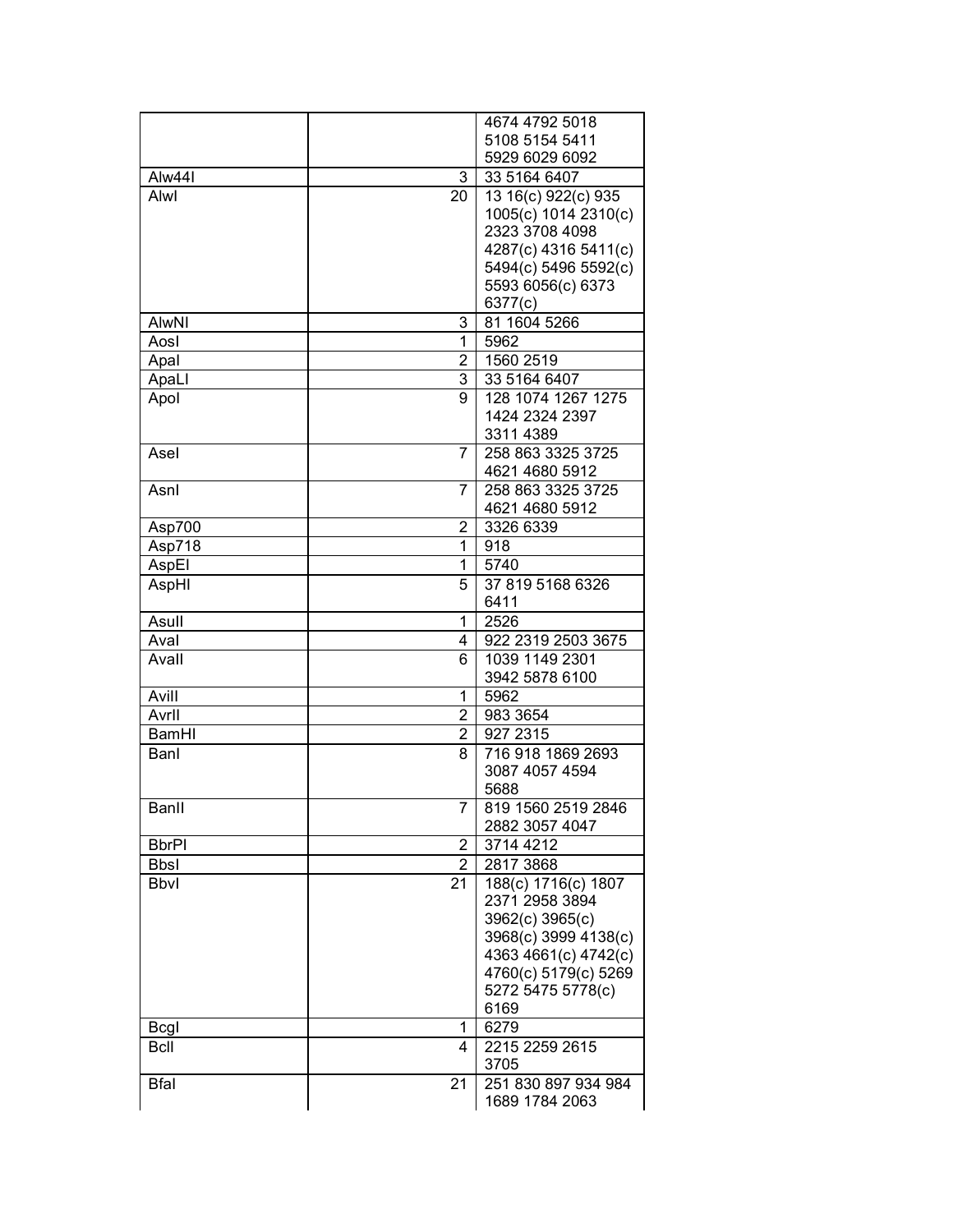|                 |                | 2432 2510 2637       |
|-----------------|----------------|----------------------|
|                 |                | 2883 2975 3655       |
|                 |                | 3892 4424 4484       |
|                 |                | 4488 5345 5595       |
|                 |                | 5930                 |
| <b>Bfrl</b>     | 1              | 909                  |
| <b>Bgll</b>     | 4              | 341 463 534 5860     |
| <b>Bglll</b>    | $\overline{2}$ | 13 2330              |
| <b>B</b> lnl    | $\overline{2}$ | 983 3654             |
| Bmyl            | 12             | 37 819 1560 2519     |
|                 |                | 2846 2882 3057       |
|                 |                | 3972 4047 5168       |
|                 |                | 6326 6411            |
| <b>Bpml</b>     | 3              | 4282(c) 4339 5810(c) |
| <b>Bpu1102l</b> | 1              | 4178                 |
| <b>BpuAl</b>    | $\overline{c}$ | 2817 3868            |
| <b>BsaAl</b>    | 5              | 591 1922 3128 3714   |
|                 |                | 4212                 |
| BsaBl           | 1              | 4081                 |
| <b>BsaHI</b>    | 8              | 373 426 509 695      |
|                 |                | 1842 4280 6277       |
|                 |                | 6659                 |
| <b>Bsal</b>     | 3              | 877(c) 2564 5801(c)  |
| BsaJl           | 22             | 611 922 923 983      |
|                 |                | 1145 1604 2221       |
|                 |                | 2319 2519 2554       |
|                 |                | 2685 3366 3438       |
|                 |                | 3561 3596 3654       |
|                 |                | 3675 3781 4086       |
|                 |                | 4193 4589 5010       |
| <b>BsaWI</b>    | 5              | 1003 2576 5056       |
|                 |                | 5203 6031            |
| <b>BseAI</b>    | 1              | 1003                 |
| <b>Bsgl</b>     | 2              | 2247 3970            |
| <b>BsiEl</b>    | 7              | 2500 3902 4018       |
|                 |                | 4766 5190 6110       |
|                 |                | 6259                 |
| <b>BsiHKAI</b>  | 5.             | 37 819 5168 6326     |
|                 |                | 6411                 |
| <b>BsiYI</b>    | 13             | 300 1895 2555 2909   |
|                 |                | 3235 3562 4054       |
|                 |                | 4305 4698 4872       |
|                 |                | 4890 5056 5335       |
| <b>BsII</b>     | 13             | 300 1895 2555 2909   |
|                 |                | 3235 3562 4054       |
|                 |                | 4305 4698 4872       |
|                 |                | 4890 5056 5335       |
| <b>BsmAl</b>    | 8              | 685 877(c) 1207      |
|                 |                | 1636 2564 3802       |
|                 |                | 5801(c) 6577         |
| <b>BsmFI</b>    | 10             | 426 577 745 1052     |
|                 |                | 1117(c) 3348(c)      |
|                 |                | 3420(c) 3484(c) 3955 |
|                 |                | 4291                 |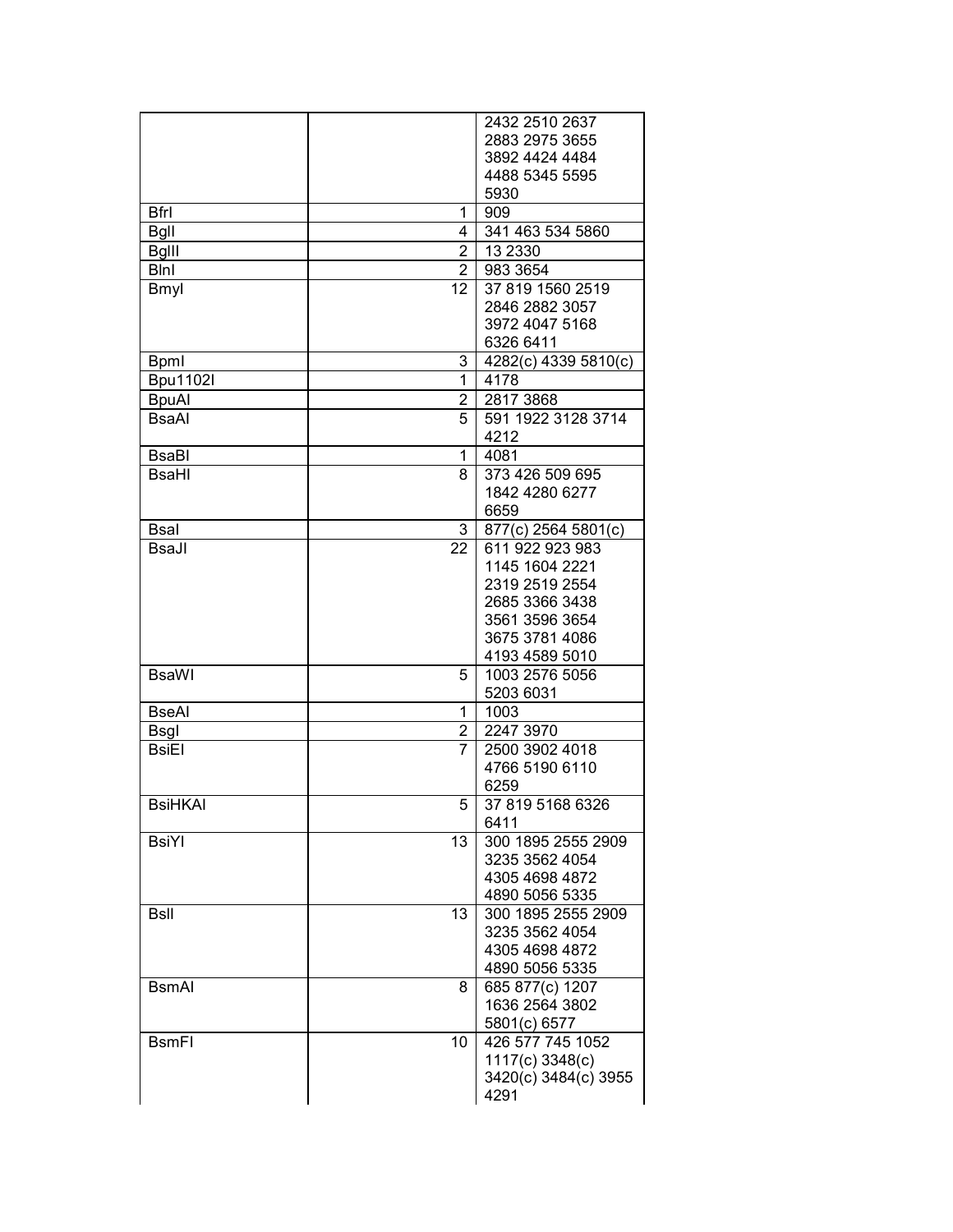| <b>B</b> sml    | 3               | 2074 2427(c) 4419(c) |
|-----------------|-----------------|----------------------|
| <b>Bsp120l</b>  | $\overline{2}$  | 1556 2515            |
| <b>Bsp1286I</b> | 12 <sub>2</sub> | 37 819 1560 2519     |
|                 |                 | 2846 2882 3057       |
|                 |                 | 3972 4047 5168       |
|                 |                 | 6326 6411            |
|                 | 1               | 1009                 |
| <b>BspDI</b>    |                 |                      |
| <b>BspEI</b>    | 1               | 1003                 |
| <b>BspHI</b>    | 3               | 1155 5567 6575       |
| <b>BspWI</b>    | 38              | 198 341 463 495 534  |
|                 |                 | 627 651 1834 2078    |
|                 |                 | 2087 2234 2834       |
|                 |                 | 2858 2919 2921       |
|                 |                 | 2963 2990 3020       |
|                 |                 | 3399 3471 3522       |
|                 |                 | 3601 3607 3877       |
|                 |                 | 3882 3901 3981       |
|                 |                 | 3984 3987 4042       |
|                 |                 | 4057 4594 4638       |
|                 |                 | 4722 4789 4903       |
|                 |                 | 5472 5860            |
| <b>BsrBI</b>    | 5               | 2502(c) 2984(c)      |
|                 |                 | 4542(c) 4783 6581    |
| <b>BsrDI</b>    | 2               | 5801 5975(c)         |
| <b>BsrFI</b>    | 4               | 2576 3023 4282       |
|                 |                 | 5820                 |
|                 |                 |                      |
| <b>Bsrl</b>     | 17              | 75(c) 546(c) 853     |
|                 |                 | 2497 3217 3539(c)    |
|                 |                 | 3917 3941 4650(c)    |
|                 |                 | 5258 5271 5383(c)    |
|                 |                 | 5786(c) 5904(c)      |
|                 |                 | 5947(c) 6216 6386(c) |
| <b>Bst1107I</b> | 1               | 4471                 |
| <b>BstBI</b>    | 1               | 2526                 |
| <b>BstNI</b>    | 13              | 341 534 1473 1605    |
|                 |                 | 2687 3368 3423       |
|                 |                 | 3440 4087 4590       |
|                 |                 | 4878 4999 5012       |
| <b>BstUI</b>    | 21              | 121 209 231 311      |
|                 |                 | 1965 2306 2521       |
|                 |                 | 2572 2900 2924       |
|                 |                 | 2944 3320 4014       |
|                 |                 | 4304 4697 4699       |
|                 |                 | 4897 5475 5805       |
|                 |                 | 6298 6630            |
| <b>BstXI</b>    | 1               | 2492                 |
| <b>BstYl</b>    | 12 <sup>2</sup> | 13 927 2315 2330     |
|                 |                 | 3700 4308 5488       |
|                 |                 | 5499 5585 5597       |
|                 |                 |                      |
|                 |                 | 6365 6382            |
| Celll           | 1               | 4178                 |
| Cfol            | 25              | 121 201 1721 2090    |
|                 |                 | 2902 2915 2924       |
|                 |                 | 2946 2972 2980       |
|                 |                 | 3882 4304 4634       |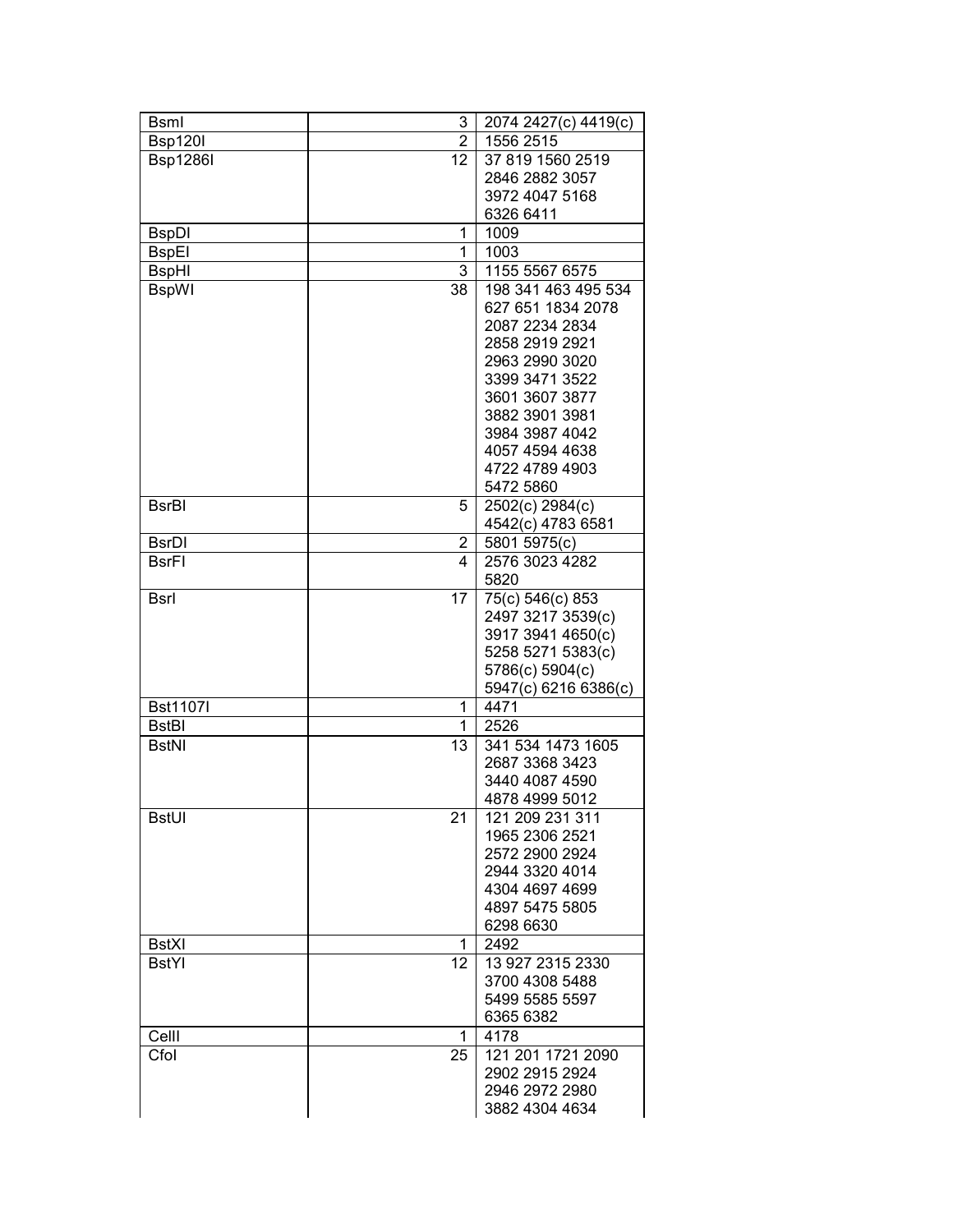|        |    | 4699 4727 4760      |
|--------|----|---------------------|
|        |    | 5030 5097 5197      |
|        |    | 5371 5477 5870      |
|        |    | 5963 6300 6632      |
| Cfr10I | 4  | 2576 3023 4282      |
|        |    | 5820                |
| Clal   | 1  | 1009                |
| Csp45I | 1  | 2526                |
|        | 16 | 44 214 469 494 549  |
| Csp6I  |    | 582 633 790 919     |
|        |    |                     |
|        |    | 1307 1357 1979      |
|        |    | 1989 2308 2574      |
|        |    | 6219                |
| Ddel   | 17 | 40 110 181 943 1015 |
|        |    | 1543 1846 1955      |
|        |    | 2084 2747 2856      |
|        |    | 3614 4178 5125      |
|        |    | 5531 5697 6237      |
| Dpnl   | 32 | 7 15 23 929 1008    |
|        |    | 1012 2127 2217      |
|        |    | 2261 2317 2332      |
|        |    | 2617 3702 3707      |
|        |    | 4017 4078 4092      |
|        |    | 4294 4310 5418      |
|        |    | 5490 5501 5509      |
|        |    | 5587 5599 5704      |
|        |    | 6045 6063 6109      |
|        |    | 6367 6384 6420      |
| Dpnll  | 32 | 5 13 21 927 1006    |
|        |    | 1010 2125 2215      |
|        |    | 2259 2315 2330      |
|        |    | 2615 3700 3705      |
|        |    | 4015 4076 4090      |
|        |    | 4292 4308 5416      |
|        |    | 5488 5499 5507      |
|        |    | 5585 5597 5702      |
|        |    | 6043 6061 6107      |
|        |    | 6365 6382 6418      |
| Dral   | 6. | 905 1274 2606 5606  |
|        |    | 5625 6317           |
| Drall  | 5  | 937 1039 1557 2515  |
|        |    | 3942                |
| Dralll | 2  | 3131 4188           |
|        |    |                     |
| Drdl   | 3  | 3175 3870 4958      |
| Dsal   | 5  | 611 1145 2519 3561  |
|        |    | 3781                |
| DsaV   | 24 | 339 532 921 922     |
|        |    | 1471 1553 1603      |
|        |    | 2318 2319 2685      |
|        |    | 3366 3421 3438      |
|        |    | 3674 3675 4085      |
|        |    | 4274 4588 4876      |
|        |    | 4997 5010 5228      |
|        |    | 5921 6272           |
| Eael   | 6  | 2497 3784 3899      |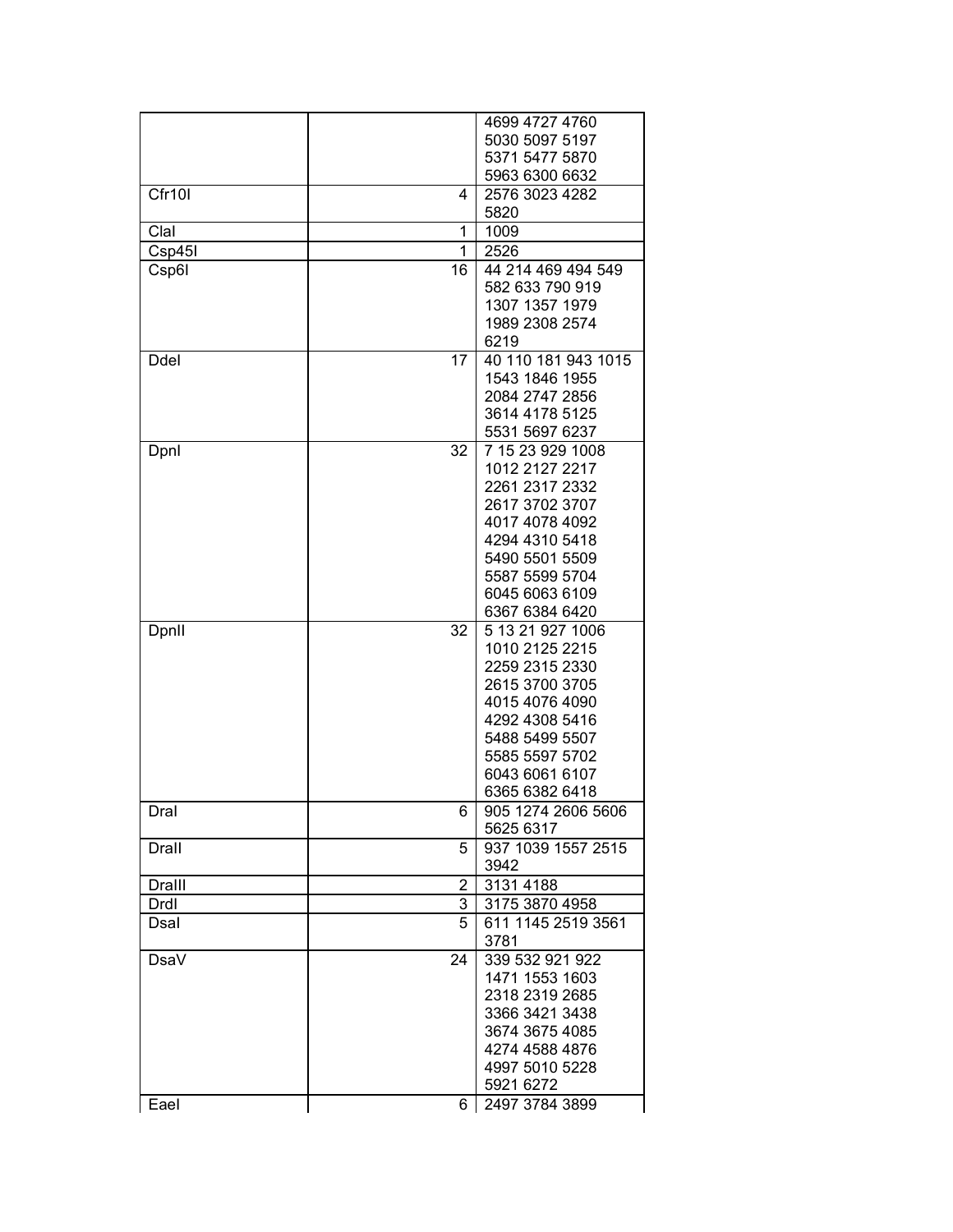|          |     | 4190 4689 6128       |
|----------|-----|----------------------|
| Eagl     | 2   | 2497 3899            |
| Eam1105I | 1   | 5740                 |
| Earl     | 3   | 959(c) 4734 6535     |
| Ecl136II | 1   | 817                  |
| EclXI    | 2   | 2497 3899            |
| Eco47III | 1   | 2089                 |
| Eco57I   | 5   | 1007(c) 1345(c) 3880 |
|          |     | 5398 6407(c)         |
| EcoNI    | 1   | 1893                 |
| EcoO109I | 5   | 937 1039 1557 2515   |
|          |     | 3942                 |
| EcoRI    | 1   | 2324                 |
| EcoRII   | 13  | 339 532 1471 1603    |
|          |     | 2685 3366 3421       |
|          |     | 3438 4085 4588       |
|          |     | 4876 4997 5010       |
| Espl     | 1   | 4178                 |
| Fnu4HI   | 37  | 62 202 1730 1796     |
|          |     | 2183 2360 2497       |
|          |     | 2500 2911 2925       |
|          |     | 2947 3602 3883       |
|          |     | 3902 3976 3979       |
|          |     | 3982 3985 3988       |
|          |     | 4152 4238 4352       |
|          |     | 4675 4756 4774       |
|          |     | 4777 4895 5050       |
|          |     | 5193 5258 5261       |
|          |     | 5464 5792 6131       |
|          |     | 6158 6253 6482       |
| FnuDII   | 21  | 121 209 231 311      |
|          |     | 1965 2306 2521       |
|          |     | 2572 2900 2924       |
|          |     | 2944 3320 4014       |
|          |     | 4304 4697 4699       |
|          |     | 4897 5475 5805       |
|          |     | 6298 6630            |
| Fokl     | 10. | 1455(c) 1467(c) 2846 |
|          |     | 3505(c) 3834(c)      |
|          |     | 4069(c) 4302 5706(c) |
|          |     | 5887(c) 6174(c)      |
| Fspl     | 1   | 5962                 |
| Haell    | 5   | 2091 2973 2981       |
|          |     | 4728 5098            |
| Haelll   | 26  | 220 335 528 939 982  |
|          |     | 1558 1996 2250       |
|          |     | 2499 2517 3136       |
|          |     | 3278 3595 3601       |
|          |     | 3653 3786 3901       |
|          |     | 4192 4691 4865       |
|          |     | 4876 4894 5328       |
|          |     | 5783 5863 6130       |
| Hgal     | 7   | 777 1850 3860(c)     |
|          |     | 4288 4961 5536       |
|          |     | 6266(c)              |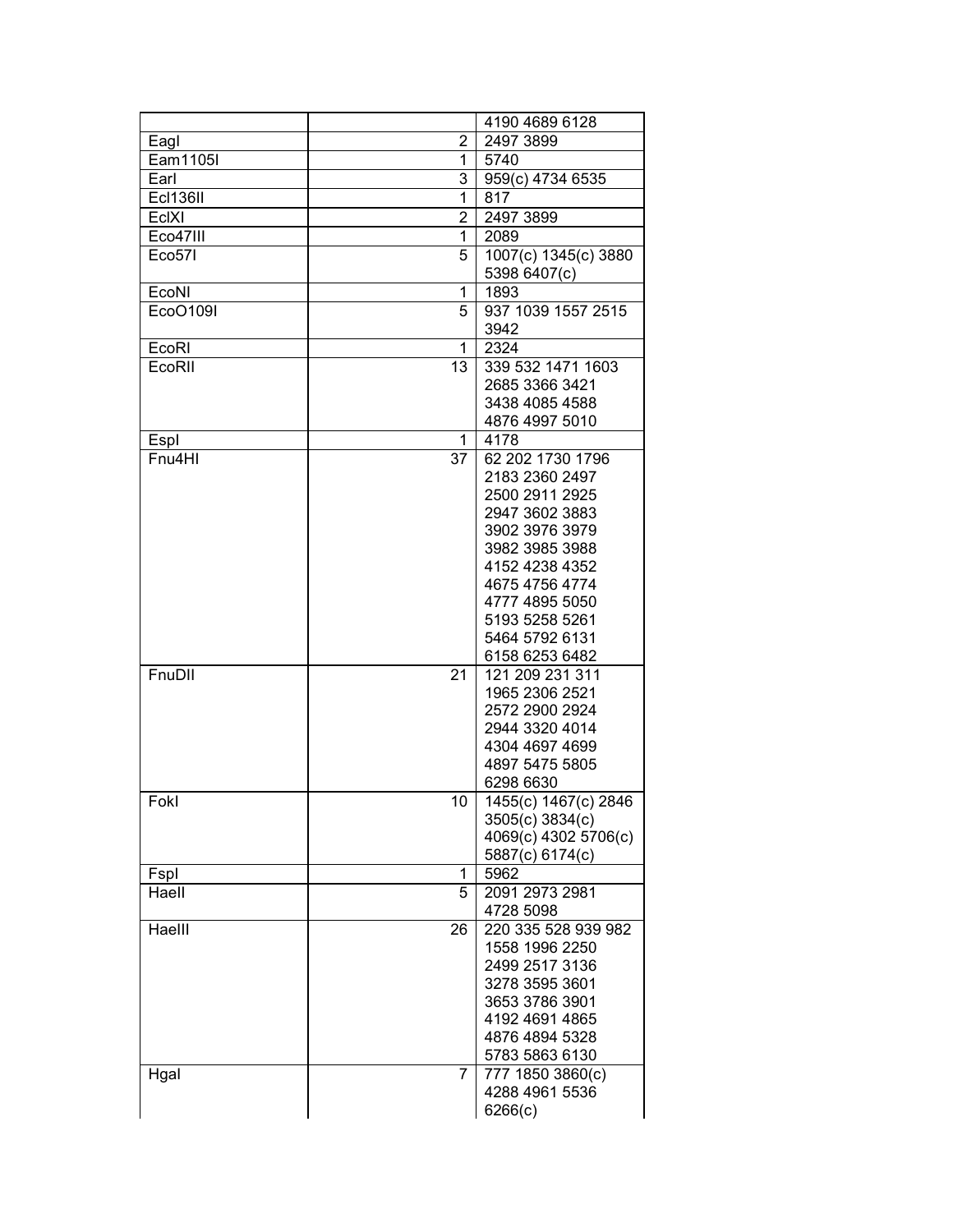| HgiAl   | 5  | 37 819 5168 6326<br>6411 |
|---------|----|--------------------------|
| Hhal    | 25 | 121 201 1721 2090        |
|         |    | 2902 2915 2924           |
|         |    | 2946 2972 2980           |
|         |    | 3882 4304 4634           |
|         |    | 4699 4727 4760           |
|         |    | 5030 5097 5197           |
|         |    | 5371 5477 5870           |
|         |    | 5963 6300 6632           |
| HinP1I  | 25 | 119 199 1719 2088        |
|         |    | 2900 2913 2922           |
|         |    | 2944 2970 2978           |
|         |    | 3880 4302 4632           |
|         |    | 4697 4725 4758           |
|         |    | 5028 5095 5195           |
|         |    | 5369 5475 5868           |
|         |    | 5961 6298 6630           |
| Hincll  | 5  | 1 235 1191 3719          |
|         |    | 4478                     |
| Hindll  | 5  | 1 235 1191 3719          |
|         |    | 4478                     |
| HindIII | 1  | 912                      |
| Hinfl   | 20 | 174 661 870 1545         |
|         |    | 1662 1746 2481           |
|         |    | 2506 2564 3176           |
|         |    | 3198 3807 4139           |
|         |    | 4228 4265 4685           |
|         |    | 4750 4825 5221           |
|         |    | 5735                     |
| Hpall   | 19 | 923 1004 1554 2320       |
|         |    | 2577 3024 3676           |
|         |    | 4275 4283 4568           |
|         |    | 5057 5204 5230           |
|         |    | 5420 5821 5855           |
|         |    | 5922 6032 6274           |
| Hphl    | 13 | 627 1040 1134(c)         |
|         |    | 2210(c) 2579(c)          |
|         |    | 2585(c) 3128 3779        |
|         |    | 5583(c) 5810(c) 6226     |
|         |    | 6432(c) 6467             |
| Ital    | 37 | 62 202 1730 1796         |
|         |    | 2183 2360 2497           |
|         |    | 2500 2911 2925           |
|         |    | 2947 3602 3883           |
|         |    | 3902 3976 3979           |
|         |    | 3982 3985 3988           |
|         |    | 4152 4238 4352           |
|         |    | 4675 4756 4774           |
|         |    | 4777 4895 5050           |
|         |    | 5193 5258 5261           |
|         |    | 5464 5792 6131           |
|         |    | 6158 6253 6482           |
| Kpnl    | 1  | 922                      |
| Ksp632l | 3  | 959(c) 4734 6535         |
|         |    |                          |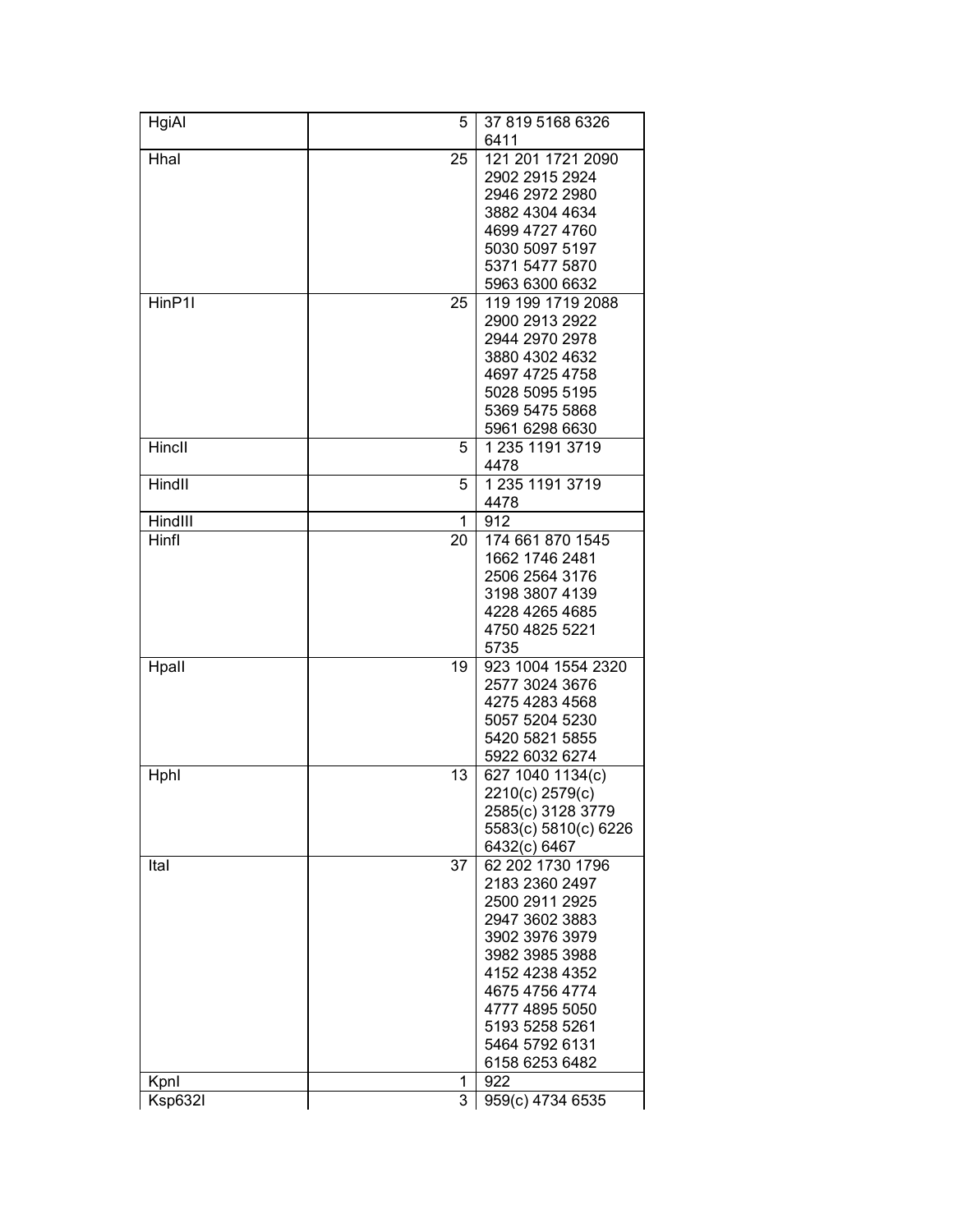| Kspl         | 1              | 2522                                      |
|--------------|----------------|-------------------------------------------|
| Mael         | 21             | 251 830 897 934 984                       |
|              |                | 1689 1784 2063                            |
|              |                | 2432 2510 2637                            |
|              |                | 2883 2975 3655                            |
|              |                | 3892 4424 4484                            |
|              |                | 4488 5345 5595                            |
|              |                | 5930                                      |
| Maell        | 18             | 373 385 426 509 590                       |
|              |                | 695 1612 1921 3017                        |
|              |                | 3127 3170 3182                            |
|              |                | 3713 4211 5550                            |
| Maelll       |                | 5966 6339 6659<br>312 399 748 1229        |
|              | 18             | 1261 1501 2371                            |
|              |                | 2938 2950 4363                            |
|              |                | 5206 5269 5385                            |
|              |                | 5665 5996 6054                            |
|              |                | 6207 6395                                 |
| Maml         | 1              | 4081                                      |
| Mbol         | 32             | 5 13 21 927 1006                          |
|              |                | 1010 2125 2215                            |
|              |                | 2259 2315 2330                            |
|              |                | 2615 3700 3705                            |
|              |                | 4015 4076 4090                            |
|              |                | 4292 4308 5416                            |
|              |                | 5488 5499 5507                            |
|              |                | 5585 5597 5702                            |
|              |                | 6043 6061 6107                            |
|              |                | 6365 6382 6418                            |
| Mboll        | 19             | 183 976 1138                              |
|              |                | 1577(c) 2135 2162                         |
|              |                | 2822 2989(c) 3816                         |
|              |                | 3873 3899(c) 4317(c)<br>4721(c) 5360 5509 |
|              |                | 5580(c) 6335(c)                           |
|              |                | 6413(c) 6522(c)                           |
| Mcrl         | 7              | 2500 3902 4018                            |
|              |                | 4766 5190 6110                            |
|              |                | 6259                                      |
| Mfel         | 2              | 162 1381                                  |
| Mlul         | $\overline{2}$ | 229 2570                                  |
| <b>MluNI</b> | 1              | 3786                                      |
| MnII         | 44             | 96(c) 792(c) 941 950                      |
|              |                | 960(c) 972(c) 1083(c)                     |
|              |                | 1163 1216 1522(c)                         |
|              |                | 1571 1732(c) 2506(c)                      |
|              |                | 2559 2564 2632                            |
|              |                | 2674 2719(c) 2794(c)                      |
|              |                | 2851(c) 3101 3585(c)                      |
|              |                | 3591(c) 3615 3621                         |
|              |                | 3628(c) 3631(c)                           |
|              |                | 3643(c) 3763(c) 3825                      |
|              |                | 4166 4166(c) 4188(c)                      |
|              |                | 4306 4491 4699(c)                         |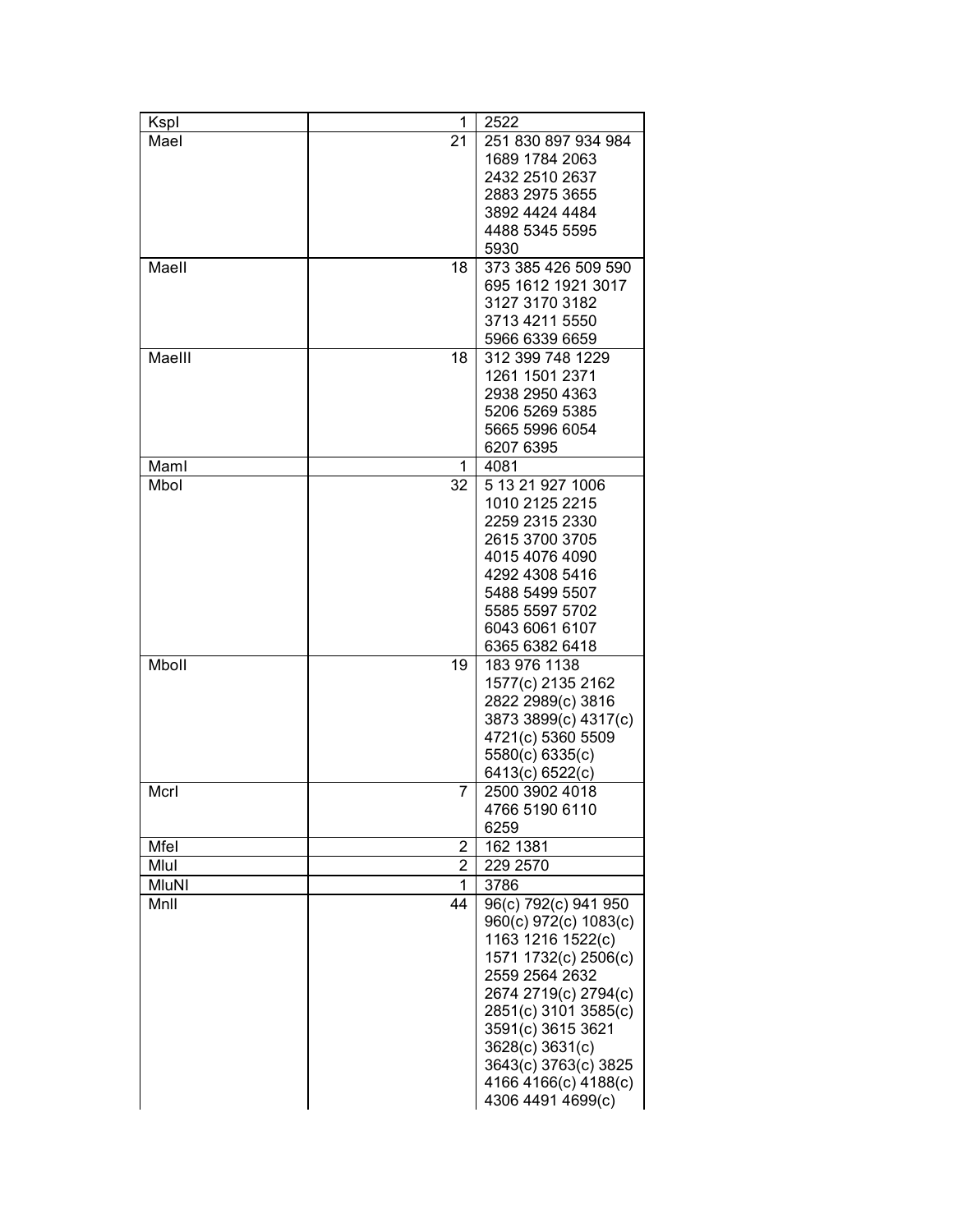|        |                | 4749 4958(c) 5032                        |
|--------|----------------|------------------------------------------|
|        |                | 5282(c) 5679(c)                          |
|        |                | 5760(c) 5907 6113                        |
| Mrol   | 1              | 1003                                     |
| Mscl   | 1              | 3786                                     |
| Msel   | 32             | 70 132 258 863 904                       |
|        |                | 910 1242 1273 1393                       |
|        |                | 1713 1734 1757                           |
|        |                | 2286 2338 2605                           |
|        |                | 2918 3189 3287                           |
|        |                | 3304 3315 3325                           |
|        |                | 3725 4621 4680                           |
|        |                | 5553 5605 5610                           |
|        |                | 5624 5677 5912                           |
|        |                | 5951 6316                                |
| MsII   | 8              | 616 1576 1856 1965                       |
|        |                | 2223 5992 6151                           |
|        |                | 6510                                     |
| MspA1I | 9              | 2313 2521 2613                           |
|        |                | 2874 3990 4674                           |
|        |                | 5192 5437 6375                           |
| Mspl   | 19             | 923 1004 1554 2320                       |
|        |                | 2577 3024 3676                           |
|        |                | 4275 4283 4568                           |
|        |                | 5057 5204 5230                           |
|        |                | 5420 5821 5855                           |
|        |                | 5922 6032 6274                           |
| Munl   | $\overline{2}$ | 162 1381                                 |
| Mval   | 13             | 341 534 1473 1605                        |
|        |                | 2687 3368 3423                           |
|        |                | 3440 4087 4590                           |
|        |                | 4878 4999 5012                           |
| Mvnl   | 21             | 121 209 231 311                          |
|        |                | 1965 2306 2521                           |
|        |                | 2572 2900 2924                           |
|        |                | 2944 3320 4014                           |
|        |                | 4304 4697 4699                           |
|        |                | 4897 5475 5805                           |
|        |                | 6298 6630                                |
| Mwol   | 38             | 198 341 463 495 534<br>627 651 1834 2078 |
|        |                | 2087 2234 2834                           |
|        |                | 2858 2919 2921                           |
|        |                | 2963 2990 3020                           |
|        |                | 3399 3471 3522                           |
|        |                | 3601 3607 3877                           |
|        |                | 3882 3901 3981                           |
|        |                | 3984 3987 4042                           |
|        |                | 4057 4594 4638                           |
|        |                | 4722 4789 4903                           |
|        |                | 5472 5860                                |
| Nael   | 2              | 3025 4284                                |
| Ncil   | 11             | 923 924 1555 2320                        |
|        |                | 2321 3676 3677                           |
|        |                | 4276 5230 5923                           |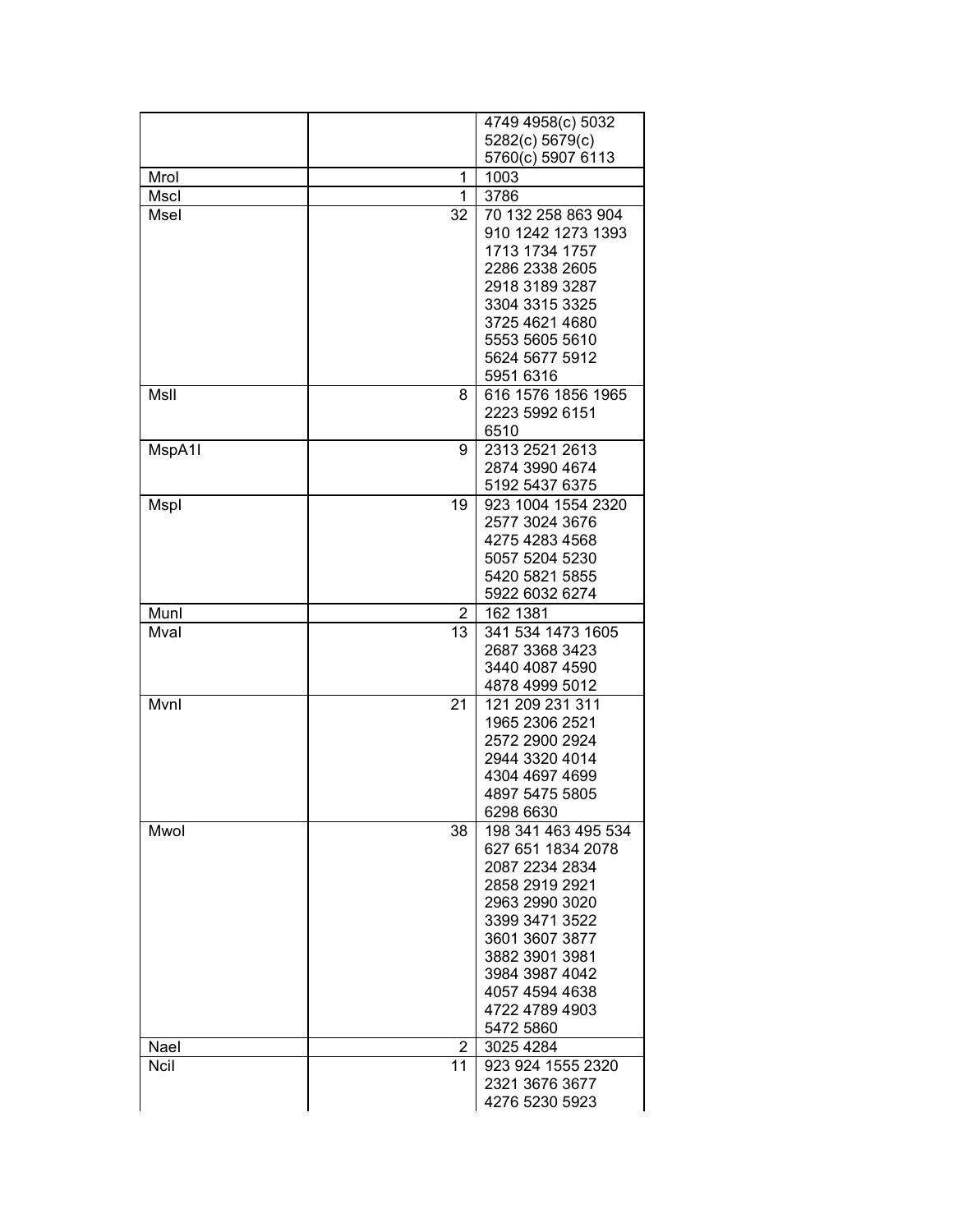|              |                         | 6274                 |
|--------------|-------------------------|----------------------|
| <b>Ncol</b>  | 4                       | 611 1145 3561 3781   |
| Ndel         | $\overline{2}$          | 485 2264             |
| Ndell        | 32                      | 5 13 21 927 1006     |
|              |                         | 1010 2125 2215       |
|              |                         | 2259 2315 2330       |
|              |                         | 2615 3700 3705       |
|              |                         | 4015 4076 4090       |
|              |                         | 4292 4308 5416       |
|              |                         | 5488 5499 5507       |
|              |                         | 5585 5597 5702       |
|              |                         | 6043 6061 6107       |
|              |                         | 6365 6382 6418       |
| NgoMI        | $\overline{2}$          | 3023 4282            |
| Nhel         | 1                       | 896                  |
| Nlalll       | 25                      | 171 555 615 1082     |
|              |                         | 1149 1159 1575       |
|              |                         | 1581 1817 2473       |
|              |                         | 2828 3402 3474       |
|              |                         | 3565 3785 4317       |
|              |                         | 4465 4508 4854       |
|              |                         | 5571 6062 6072       |
|              |                         | 6150 6186 6579       |
| <b>NlaIV</b> | 28                      | 718 920 929 1040     |
|              |                         | 1041 1151 1558       |
|              |                         | 1559 1871 2302       |
|              |                         | 2317 2517 2695       |
|              |                         | 3056 3068 3089       |
|              |                         | 3372 3444 3943       |
|              |                         | 4059 4596 4882       |
|              |                         | 4921 5690 5784       |
|              |                         | 5825 6036 6626       |
| Notl         | 1                       | 2497                 |
| Nrul         | 3                       | 209 1965 4014        |
| <b>Nsil</b>  | 3                       | 2074 3404 3476       |
| <b>Nspl</b>  | 5                       | 1817 2828 3402       |
|              |                         | 3474 4854            |
| <b>NspV</b>  | 1                       | 2526                 |
| PaeR7I       | 1                       | 2503                 |
| PinAl        | 1                       | 2576                 |
| Plel         | 10                      | 655(c) 864(c) 1553   |
|              |                         | 1656(c) 2514 3184    |
|              |                         | 3192(c) 4744(c) 5229 |
|              |                         | 5729(c)              |
| PmaCl        | $\mathbf{2}^{\prime}$   | 3714 4212            |
| Pmel         | $\overline{2}$          | 905 2606             |
| Pmll         | $\overline{\mathbf{c}}$ | 3714 4212            |
| Ppu10I       | 3                       | 2070 3400 3472       |
| PpuMl        | 2                       | 1039 3942            |
| Psp1406I     | 2                       | 5966 6339            |
| Pvul         | 2                       | 4018 6110            |
| Pvull        | 3                       | 2874 3990 4674       |
| Rcal         | 3                       | 1155 5567 6575       |
| Rsal         | 16                      | 45 215 470 495 550   |
|              |                         |                      |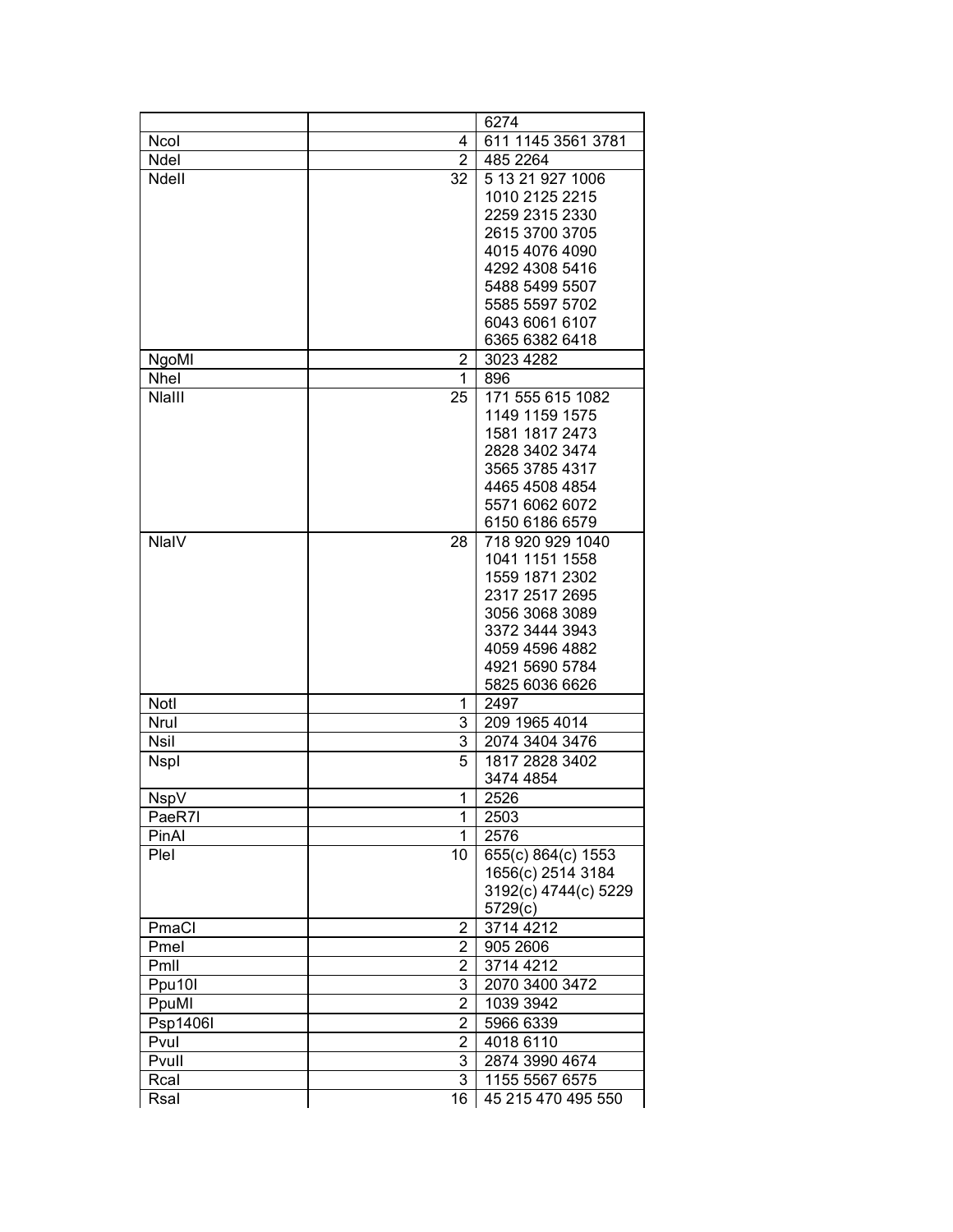|        |                | 583 634 791 920    |
|--------|----------------|--------------------|
|        |                | 1308 1358 1980     |
|        |                | 1990 2309 2575     |
|        |                | 6220               |
| Sacl   | 1              | 819                |
|        |                |                    |
| Sacll  | 1              | 2522               |
| Sall   | 2              | 4476 6661          |
| Sapl   | 1              | 4734               |
| Sau3Al | 32             | 5 13 21 927 1006   |
|        |                | 1010 2125 2215     |
|        |                | 2259 2315 2330     |
|        |                | 2615 3700 3705     |
|        |                | 4015 4076 4090     |
|        |                | 4292 4308 5416     |
|        |                | 5488 5499 5507     |
|        |                | 5585 5597 5702     |
|        |                | 6043 6061 6107     |
|        |                |                    |
|        |                | 6365 6382 6418     |
| Sau96I | 17             | 218 334 527 937    |
|        |                | 1039 1149 1556     |
|        |                | 1557 2301 2515     |
|        |                | 2516 3134 3942     |
|        |                | 5782 5861 5878     |
|        |                | 6100               |
| Scal   | $\mathbf{2}$   | 1308 6220          |
| ScrFI  | 24             | 341 534 923 924    |
|        |                | 1473 1555 1605     |
|        |                | 2320 2321 2687     |
|        |                | 3368 3423 3440     |
|        |                |                    |
|        |                | 3676 3677 4087     |
|        |                | 4276 4590 4878     |
|        |                | 4999 5012 5230     |
|        |                | 5923 6274          |
| SexAl  | 1              | 3421               |
| SfaNI  | 17             | 48(c) 608(c) 2143  |
|        |                | 2399 2744 2824(c)  |
|        |                | 3411 3483 3856     |
|        |                | 3913 4045 4091     |
|        |                | 4391 4947 5996     |
|        |                | 6187(c) 6436       |
|        |                |                    |
| Sfcl   | 9              | 876 1596 1668 1998 |
|        |                | 2905 3866 5115     |
|        |                | 5306 5981          |
| Sful   | 1              | 2526               |
| Smal   | 3              | 924 2321 3677      |
| SnaBl  | 2              | 591 1922           |
| Snol   | 3              | 33 5164 6407       |
| Spel   | 1              | 250                |
|        | 3              | 2828 3402 3474     |
| Sphl   |                |                    |
| Sspl   | 3              | 1411 1445 6544     |
| Stul   | 2              | 982 3653           |
| Styl   | $\overline{7}$ | 611 983 1145 2221  |
|        |                | 3561 3654 3781     |
| Taql   | 18             | 857 1009 1749 1839 |